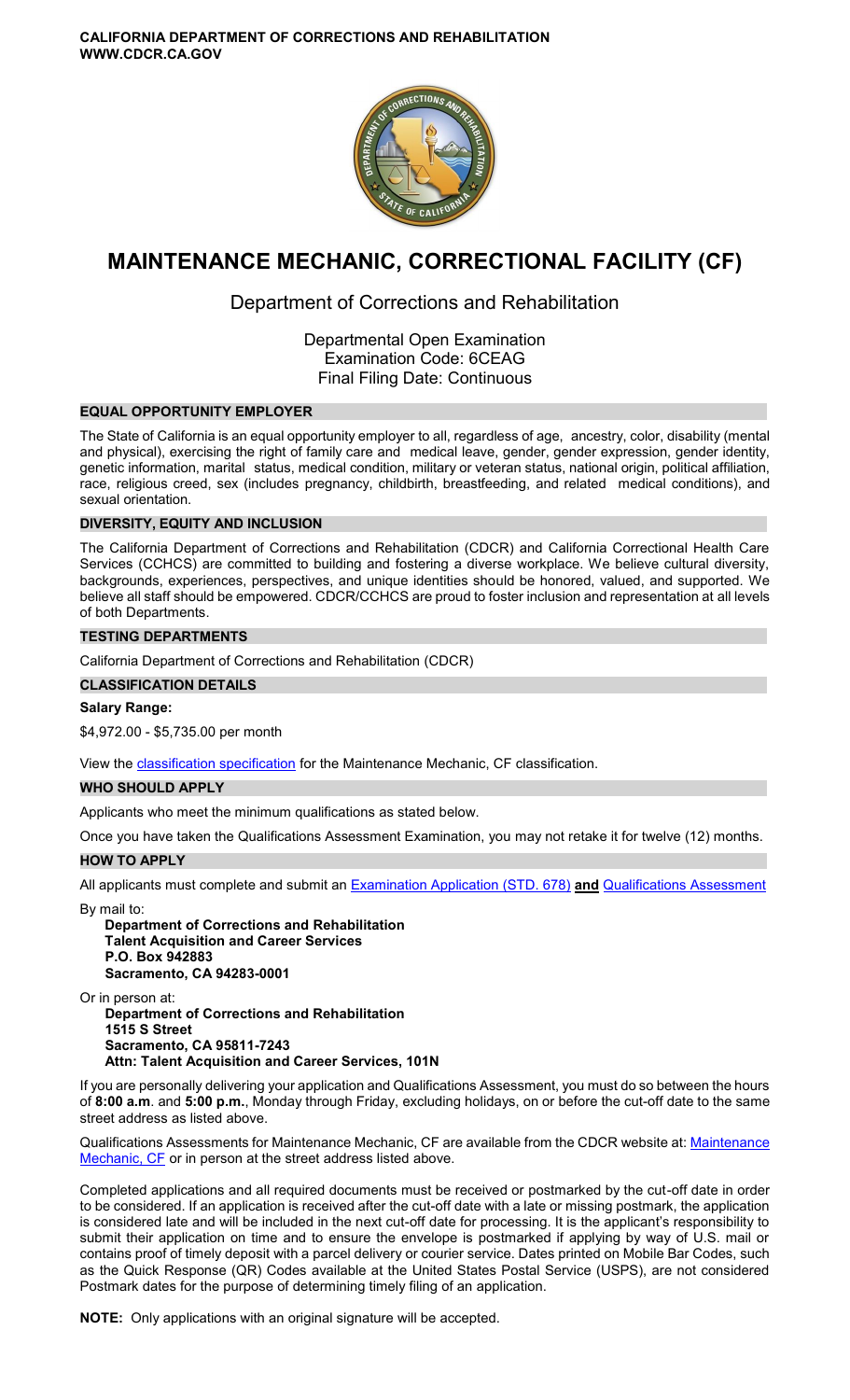## **SPECIAL TESTING ARRANGEMENTS**

If you require special testing arrangements due to a verified disability or medical condition, mark the appropriate box on your Examination Application (STD. 678) and you will be contacted to make specific arrangements. You may also contact Talent Acquisition and Career Services at (916) 322-2545.

## **APPLICATION DEADLINES/REQUIREMENTS**

Candidates must complete and return the Maintenance Mechanic, CF Qualifications Assessment along with his/her Examination Application (STD. 678). Candidates who meet the minimum qualifications will have their Qualifications Assessment rated.

All applicants must meet the minimum qualifications for this examination by the cut-off date.

#### **TEST DATE**

Applications will be accepted on a continuous basis.

#### **Cut-off dates for processing will be:**

| January 3, 2022 | February 1, 2022 | March 1, 2022 | April 1, 2022 |
|-----------------|------------------|---------------|---------------|
| May 1, 2022     | June 1, 2022     | July 1, 2022  |               |

**Note:** *Check back periodically as cut-off dates may be added in the future. Additionally, cut-off dates are subject to change or be cancelled at any time. Such changes or cancellations will be in accordance with civil service laws and rules.* 

Results notices will be mailed in 6 – 7 weeks following each cut-off date. Please contact Talent Acquisition and Career Services at (916) 322-2545 if you have not received your notice after 7 weeks.

#### **MINIMUM QUALIFICATIONS**

#### **Either 1**

Completion of a recognized apprenticeship in a mechanical trade. (Apprentices who are within six months of completing their apprenticeship program may be admitted to the examination. but must present evidence of completion prior to appointment.)

**Or 2** 

Three years of varied experience as a Building Maintenance Worker in California state service, which must have included experience working in at least three of the following areas: electrical, plumbing, heating, water and power systems; repairing various mechanical and automotive equipment; and performing minor building construction, repair and painting. **and** 

**Education**: Completion of 576 hours of formalized technical instruction relating to Maintenance Mechanic offered by such established programs as: Job Corps; Skill Centers: ROP; Trade Schools: Military: and JTPA (Joint Training Partnership Act). (An Associate of Arts Degree or Certificate of Completion in Mechanical Technology from a California Community College, which must have included at least 12 semester units of instruction in mechanical trades courses may be substituted for the 576 hours of the technical instruction.) Students who are within six months of completing their degree will be admitted to the examination, but they must present evidence of completion prior to appointment. (Two additional qualifying years of experience may be substituted for required education.)

#### **Or 3**

Four years of varied experience in the Mechanical Trades which must have included experience working in at least three of the following areas: electrical, plumbing, heating, water and power systems; repairing various mechanical and automotive equipment; and performing minor building construction, repair and painting. **and** 

**Education**: Completion of 576 hours of formalized technical instruction relating to Maintenance Mechanic offered by such established programs as: Job Corps; Skill Centers: ROP; Trade Schools: Military: and JTPA \*Joint Training Partnership Act). (An Associate of Arts Degree or Certificate of Completion in Mechanical Technology from a California Community College, which must have included at least 12 semester units of instruction in mechanical trades courses may be substituted for the 576 hours of the technical instruction.) Students who are within six months of completing their degree will be admitted to the examination, but they must present evidence of completion prior to appointment. (Two additional qualifying years of experience may be substituted for required education.)

Qualifying experience may be combined on a proportionate basis if the requirements stated above include more than one pattern and are distinguished as "Either" 1, "or" 2, "or" 3, etc. For example, candidates who possess qualifying experience amounting to 50% of the required time of Pattern 1, and additional experience amounting to 50% of the required time of Pattern 2, may be admitted to an examination as meeting 100% of the overall experience requirement.

**OUT-OF-CLASS EXPERIENCE:** A "completion of an out-of-class assignment" memorandum, dated within one year of assignment completion, is required to use as out-of-class experience to meet the minimum qualifications for examination purposes. Employees may obtain this documentation from his/her Institutional Personnel Officer/Personnel Liaison. Out-of-class experience without required documentation will not be considered for examination purposes.

## **SPECIAL PERSONAL CHARACTERISTICS**

Superior mechanical ability.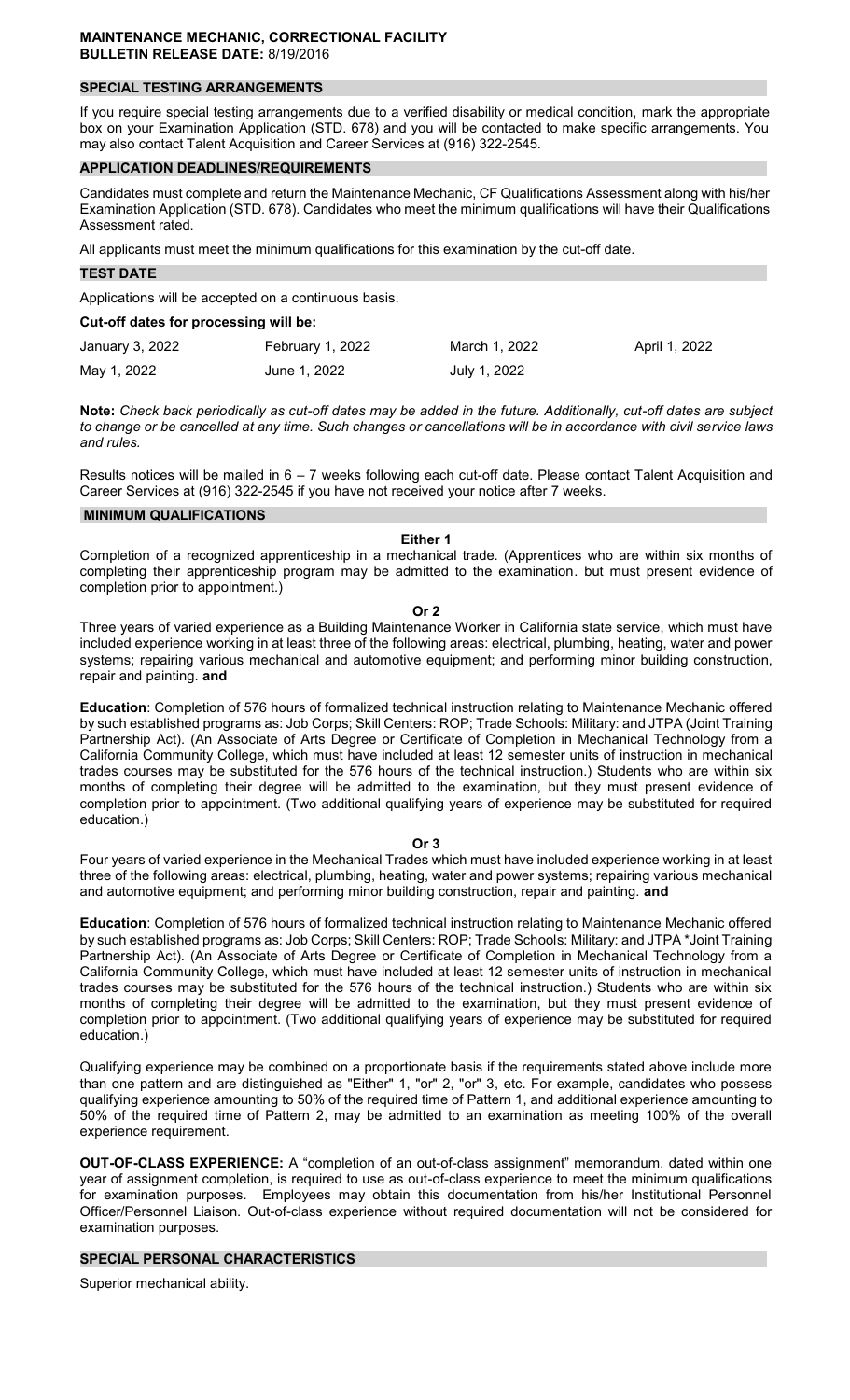## **SPECIAL PHYSICAL CHARACTERISTICS**

Persons appointed to positions in this class must be reasonably expected to have and maintain sufficient strength, agility, and endurance to perform during stressful (physical, mental, and emotional) situations encountered on the job without compromising their health and well-being or that of their fellow employees or that of inmates/youthful offenders.

Assignments during tour of duty may include sole responsibility for the supervision of inmates/youthful offenders and/or the protection of personal and real property.

## **POSITION DESCRIPTION AND LOCATION(S)**

A Maintenance Mechanic, CF, under general direction, in a State correctional facility with CDCR, inspects, maintains, and repairs plumbing, heating, water, and sewer systems; performs electrical maintenance and repair work; repairs laundry, farm, shop, and automotive equipment; performs miscellaneous minor building construction and repair work; performs miscellaneous interior and exterior painting; refinishes furniture; estimates and requisitions materials and supplies; keeps tools and equipment in good condition; keeps records and prepares reports; maintains order and supervises the conduct of persons committed to CDCR; prevents escapes and injury by these persons to themselves or others or to property; maintains security of working areas and work materials; inspects premises and searches inmates/youthful offenders for contraband, such as weapons or illegal drugs; and performs related work.

Positions exist statewide with CDCR.

#### **EXAMINATION PLAN**

**EXAMINATION INTERVIEWS WILL NOT BE HELD.** This examination will consist of a Qualifications Assessment weighted 100%. To obtain a position on the eligible list, applicants must achieve a minimum rating of 70.00% on the Qualifications Assessment.

The Qualifications Assessment is designed to elicit a range of specific information regarding each candidate's knowledge, skill, abilities, and potential to effectively perform the duties relative to the classification. Candidates who meet the minimum qualifications will have their Qualifications Assessment rated and successful candidates will be placed on an eligible list. **SUBMISSION OF THE QUALIFICATIONS ASSESSMENT IS MANDATORY.**  Candidates who do not submit a completed Qualifications Assessment will be eliminated from this examination.

#### **Qualifications Assessment -- Weighted 100.00%**

**Scope:** Emphasis in the examination will be on measuring competitively, relative to job demands, each candidate's:

#### **Knowledge of:**

- 1. Methods, materials, and equipment used in the operation and repair of plumbing, heating, electrical, water, and sewer systems.
- 2. Materials, methods, and tools used in the repair of mechanical equipment and in miscellaneous building maintenance and repair work and skill in the performance of such work.
- 3. Safety Orders of the Division of Industrial Safety dealing with heating, electrical, plumbing and other mechanical systems.

#### **Ability to:**

- 1. Read, interpret, and work from plans, drawings, and specifications.
- 2. Estimate materials needed.
- 3. Keep records.
- 4. Follow oral and written directions.
- 5. Get along well with others.
- 6. Communicate effectively.

The Job Analysis identifies job duties and job requirements for the classification and may be referenced in preparing for the examination. The Job Analysis for the Maintenance Mechanic, CF is available on the CDCR website at: CDCR Job Analysis

#### **ELIGIBLE LIST INFORMATION**

The resulting eligible list will be established to fill vacancies for CDCR.

Names of successful candidates are merged onto the list(s) in order of final scores, regardless of date. Eligibility expires 12 months after establishment unless the needs of the service and conditions of the list(s) warrant a change in this period.

## **VETERANS' PREFERENCE/CAREER CREDITS**

Veterans' Preference will be granted in this examination. Veterans who have achieved permanent civil service status are not eligible to receive Veterans' Preference. Career credits will not be granted in this examination.

## **DRUG-FREE STATEMENT**

It is an objective of the State of California to achieve a drug-free State work place. Any applicant for State employment will be expected to behave in accordance with this objective, because the use of illegal drugs is inconsistent with the law of the State, the rules governing civil service, and the special trust placed in public servants.

#### **GENERAL INFORMATION**

**Applications are available** at CDCR, California Department of Human Resources (CalHR), local offices of the Employment Development Department, and through your [CalCareer Account.](https://www.jobs.ca.gov/)